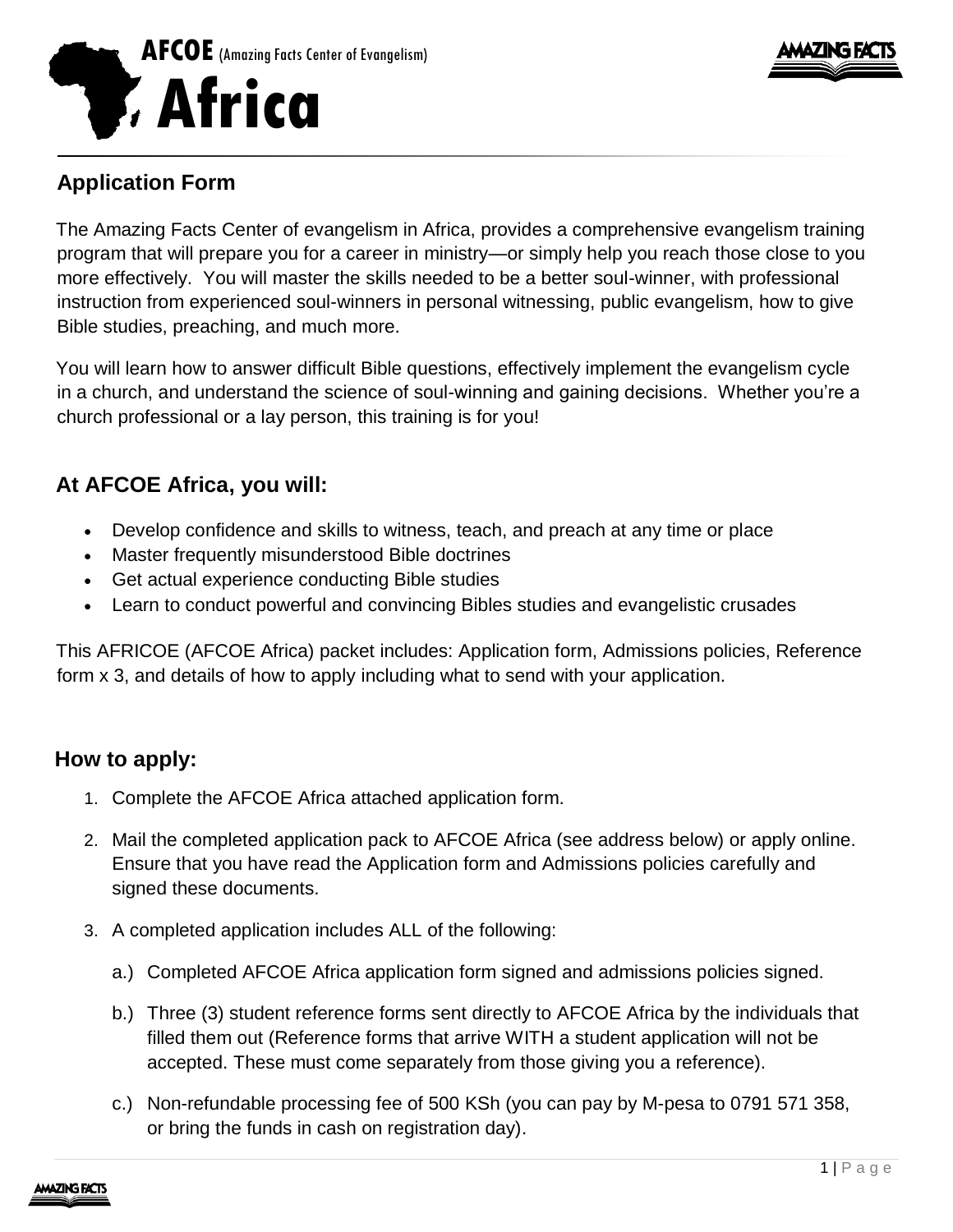- d.) Current physical exam record (This may be in the form of a doctor's note stating your current health.)
- e.) A recent photograph of yourself.
- 4. Applications will be reviewed for suitability.
- 5. Applicants will receive a letter explaining the outcome of their application.
- 6. AFCOE Africa acceptance letters with guidance on what to do next, how to prepare and how to make payments will be sent to accepted students, plus invoice for fees.
- 7. Initial or complete payment for the course must be made before beginning the training.
- 8. Course start date: January 21, 2018
- 9. Visa Regulations: If you are coming from outside Kenya, you should contact your local government and the Kenyan government, to determine visa requirements for spending four months in Kenya.

If you have any questions or need further information about AFCOE you can contact us directly by phone or email (see below for numbers and addresses).

#### **Tuition Fee Structure**

For those who wish to make payments on their tuition, the following is the fee structure for payments (kindly calculate the exchange rate, based on your local currency):

- First payment (due on arrival) 15,500KSh (US\$150) 500KSh processing fee
- Week #2 5,000KSh (US\$ 50)
- Week #3 5,000KSh (US\$ 50)
- Week #4 5,000KSh (US\$ 50)
- Week #5 5,000KSh (US\$ 50)
- $Week \#6$  5,000KSh (US\$ 50)
- Week #7 5,000KSh (US\$ 50)
- Week #8 5,000KSh (US\$ 50)
- Week #9 5,000KSh (US\$ 50)
- Week #10 5,000KSh (US\$ 50)

Payments must be made no later than Sunday morning each week by 9:00am, before being allowed to enter classes.

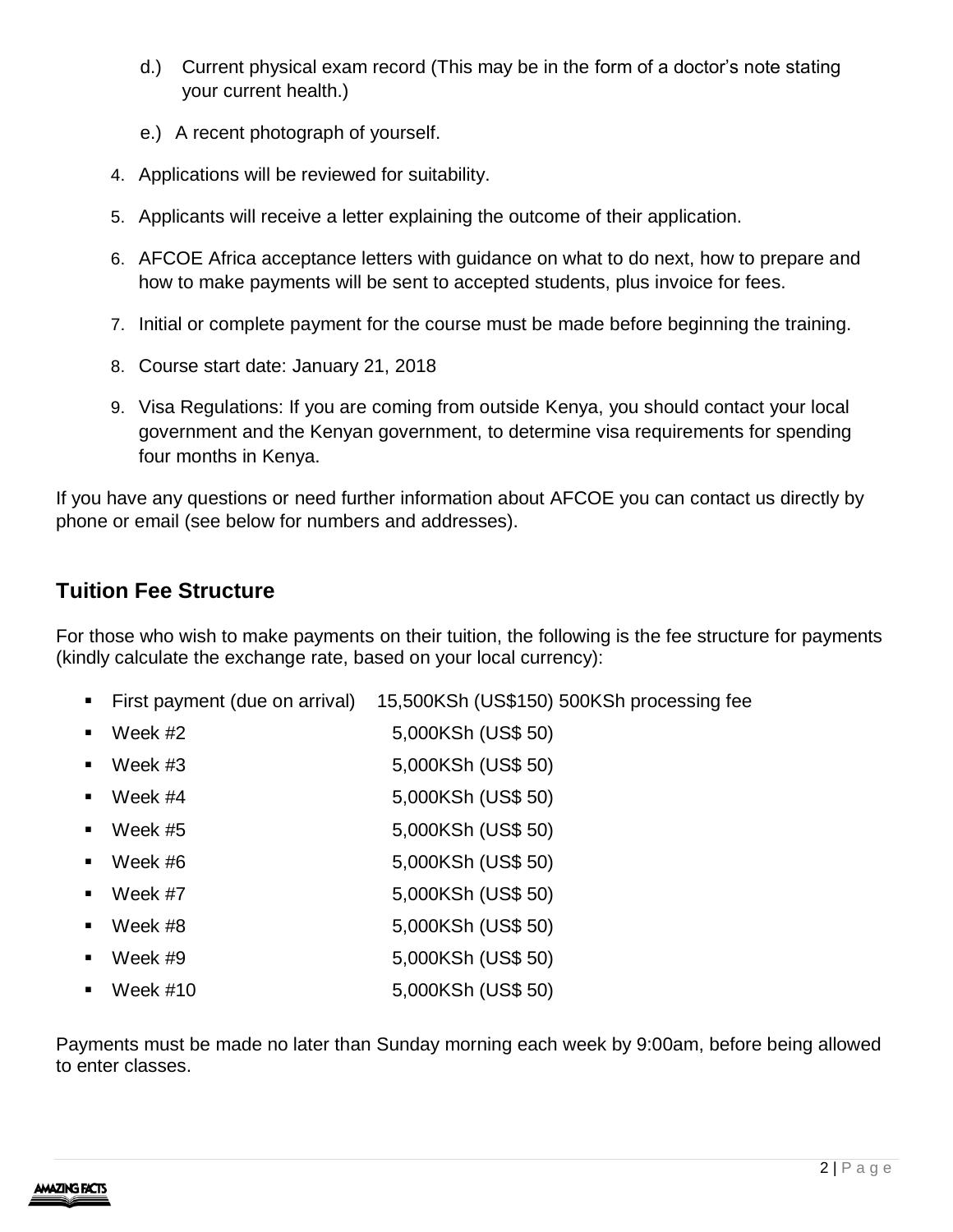# **Submit completed application packs to (OR APPLY ONLINE):**

Amazing Facts Africa P.O. Box 35605 - 00100 GPO Nairobi, KENYA

Cellphone Number: 079 050 1032 Email Address: afcoeafrica@gmail.com Website: www.afcoeafrica.com

Program Dates: January 21 – May 23, 2018

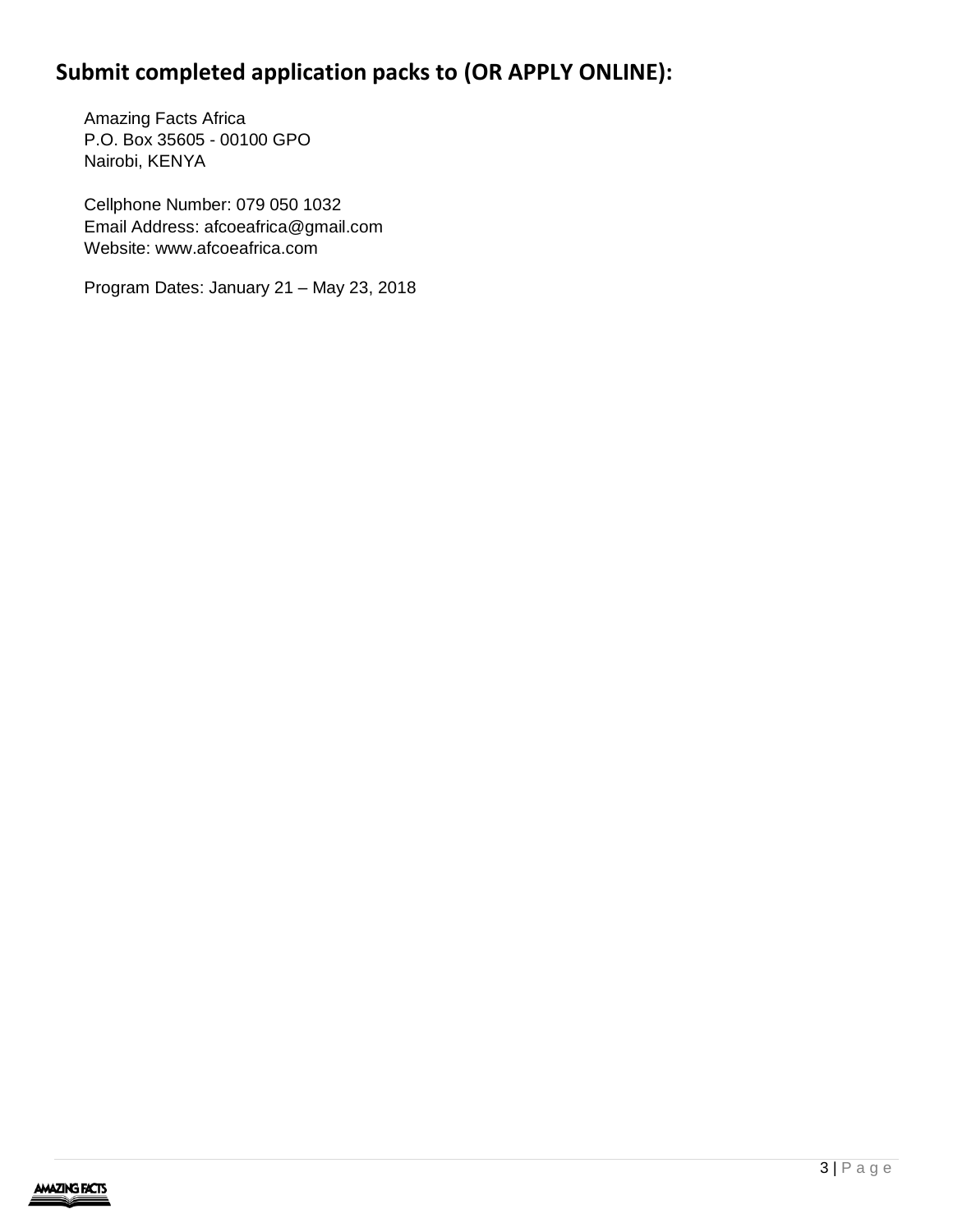

# **STUDENT APPLICATION**

Staple a recent photograph of yourself here or send us a "selfie."

|                    | First                   | Middle |          | Surname |  |
|--------------------|-------------------------|--------|----------|---------|--|
|                    |                         |        |          |         |  |
| Address continued: |                         |        |          |         |  |
|                    |                         |        |          |         |  |
|                    |                         |        |          |         |  |
|                    |                         |        |          |         |  |
|                    | Home                    | Mobile |          |         |  |
|                    |                         |        |          |         |  |
|                    | GENDER: □ Male □ Female |        |          |         |  |
|                    |                         |        |          |         |  |
|                    | Month                   |        | Day Year |         |  |
|                    |                         |        |          |         |  |
|                    |                         |        |          |         |  |
|                    |                         |        |          |         |  |
|                    |                         |        |          |         |  |

*PLEASE BE ADVISED THAT ALL CLASSROOM TRAINING DONE AT AFCOE AFRICA IS IN THE ENGLISH LANGUAGE, AND STUDENTS SHOULD HAVE A COMPETENT ENGLISH COMPREHENSION IN ORDER TO PASS CLASSES AND COMPLETE ASSIGNMENTS. All textbooks and classroom instruction will be English. An English Comprehension exam will be administered to all participants on registration day.*

3. How fluent are you in English (check only one on the following page)?

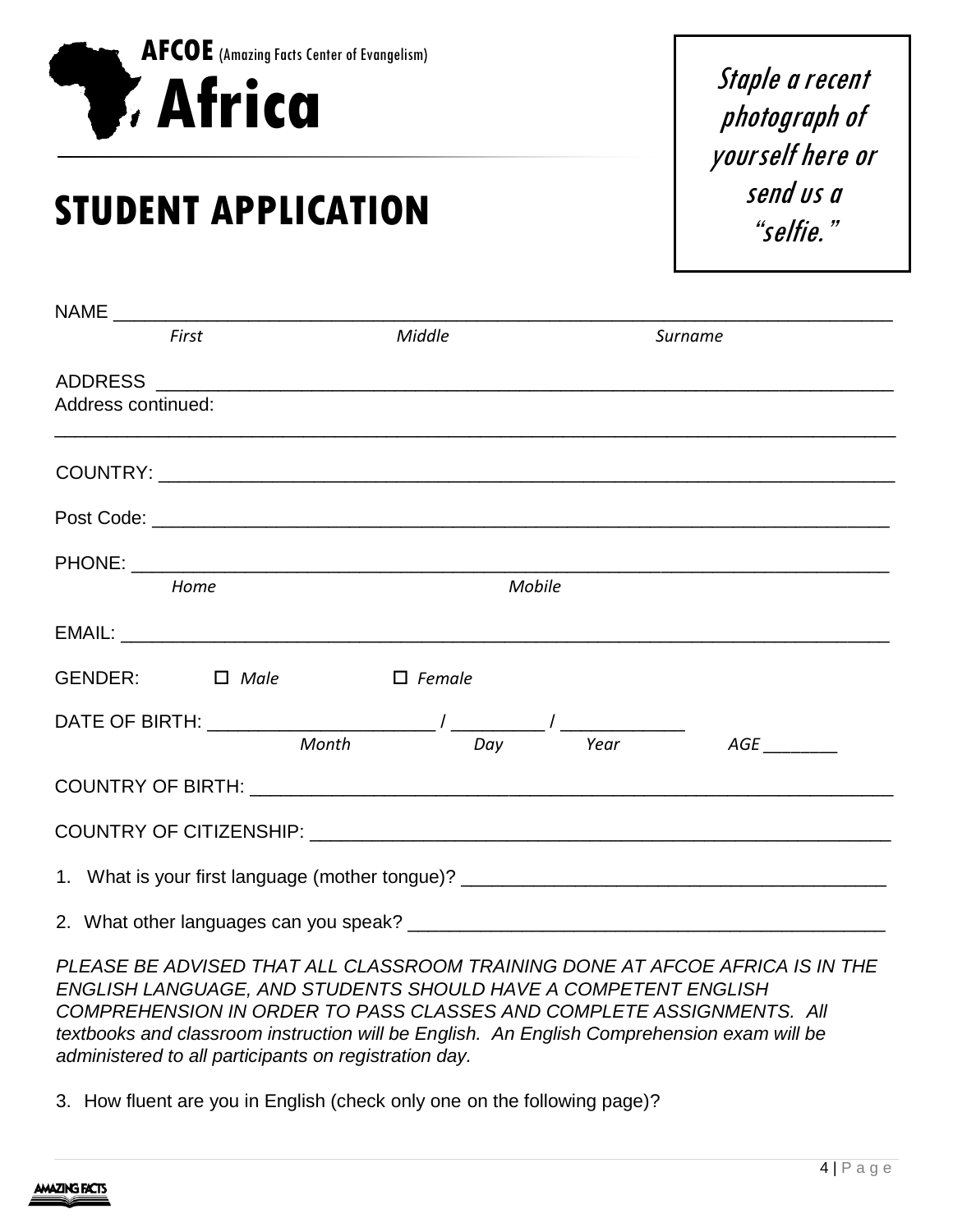- Fluent
- D Conversant
- □ Understand most English, but have difficulty in speaking
- □ Understand basic English, but have difficulty in speaking<br>□ Minimal understanding of English / can only speak a few
- Minimal understanding of English / can only speak a few words in English

| 4. Marital Status: $\Box$ Married $\Box$ Single $\Box$ Divorced                                                                  |  |                                                                                                                                      | □ Widowed                                                                                                |
|----------------------------------------------------------------------------------------------------------------------------------|--|--------------------------------------------------------------------------------------------------------------------------------------|----------------------------------------------------------------------------------------------------------|
|                                                                                                                                  |  |                                                                                                                                      |                                                                                                          |
|                                                                                                                                  |  |                                                                                                                                      |                                                                                                          |
|                                                                                                                                  |  |                                                                                                                                      |                                                                                                          |
| 6. Will any of your family be accompanying you to the program? $\Box$ Yes                                                        |  |                                                                                                                                      | $\square$ No                                                                                             |
|                                                                                                                                  |  |                                                                                                                                      |                                                                                                          |
| 5. Have you ever been convicted of a crime other than a traffic violation? $\Box$ Yes<br>(If yes, please attach an explanation.) |  |                                                                                                                                      | $\square$ No                                                                                             |
|                                                                                                                                  |  |                                                                                                                                      |                                                                                                          |
| 7. Level of Education (please check the appropriate box below):                                                                  |  | □ High School □ Trade School □ Associate's degree<br>$\square$ Bachelor's degree $\square$ Master's degree $\square$ Doctoral degree |                                                                                                          |
| 8. Have you ever dismissed from any educational institution? □ Yes<br>(If yes, please attach an explanation.)                    |  |                                                                                                                                      | $\square$ No                                                                                             |
|                                                                                                                                  |  |                                                                                                                                      | 9. Will your need to be picked up from the airport at the beginning of the program? $\Box$ Yes $\Box$ No |
| 10. Will you need to be dropped off at the airport at the end of the program?                                                    |  |                                                                                                                                      | $\Box$ Yes $\Box$ No                                                                                     |

# **II. Personal**

\_\_\_\_\_\_\_\_\_\_\_\_\_\_\_\_\_\_\_\_\_\_\_\_\_\_\_\_\_\_\_\_\_\_\_\_\_\_\_\_\_\_\_\_\_\_\_\_\_\_\_\_\_\_\_\_\_\_\_\_\_\_\_\_\_\_\_\_\_\_\_\_\_\_\_\_\_\_\_\_\_ \_\_\_\_\_\_\_\_\_\_\_\_\_\_\_\_\_\_\_\_\_\_\_\_\_\_\_\_\_\_\_\_\_\_\_\_\_\_\_\_\_\_\_\_\_\_\_\_\_\_\_\_\_\_\_\_\_\_\_\_\_\_\_\_\_\_\_\_\_\_\_\_\_\_\_\_\_\_\_\_\_ \_\_\_\_\_\_\_\_\_\_\_\_\_\_\_\_\_\_\_\_\_\_\_\_\_\_\_\_\_\_\_\_\_\_\_\_\_\_\_\_\_\_\_\_\_\_\_\_\_\_\_\_\_\_\_\_\_\_\_\_\_\_\_\_\_\_\_\_\_\_\_\_\_\_\_\_\_\_\_\_\_ \_\_\_\_\_\_\_\_\_\_\_\_\_\_\_\_\_\_\_\_\_\_\_\_\_\_\_\_\_\_\_\_\_\_\_\_\_\_\_\_\_\_\_\_\_\_\_\_\_\_\_\_\_\_\_\_\_\_\_\_\_\_\_\_\_\_\_\_\_\_\_\_\_\_\_\_\_\_\_\_\_ \_\_\_\_\_\_\_\_\_\_\_\_\_\_\_\_\_\_\_\_\_\_\_\_\_\_\_\_\_\_\_\_\_\_\_\_\_\_\_\_\_\_\_\_\_\_\_\_\_\_\_\_\_\_\_\_\_\_\_\_\_\_\_\_\_\_\_\_\_\_\_\_\_\_\_\_\_\_\_\_ \_\_\_\_\_\_\_\_\_\_\_\_\_\_\_\_\_\_\_\_\_\_\_\_\_\_\_\_\_\_\_\_\_\_\_\_\_\_\_\_\_\_\_\_\_\_\_\_\_\_\_\_\_\_\_\_\_\_\_\_\_\_\_\_\_\_\_\_\_\_\_\_\_\_\_\_\_\_\_\_

1. How did you hear about AFCOE Africa?

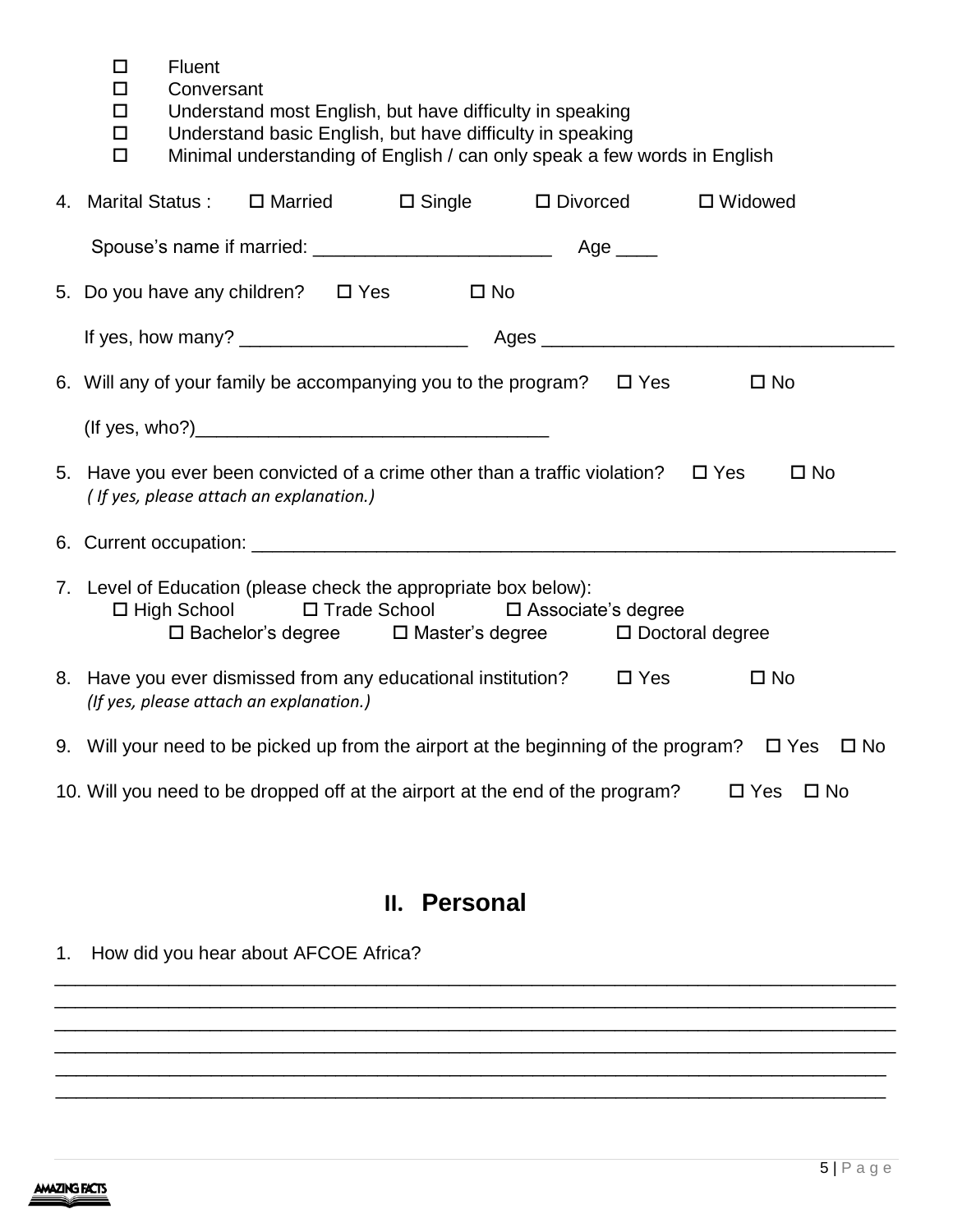|  | 2. Share some of your hobbies and special interests: |  |  |  |  |  |
|--|------------------------------------------------------|--|--|--|--|--|
|--|------------------------------------------------------|--|--|--|--|--|

| Share some of your favorite authors and why do you like them:<br>3.                                                                                                                                                                |  |
|------------------------------------------------------------------------------------------------------------------------------------------------------------------------------------------------------------------------------------|--|
|                                                                                                                                                                                                                                    |  |
|                                                                                                                                                                                                                                    |  |
|                                                                                                                                                                                                                                    |  |
| <b>Spiritual</b><br>III.                                                                                                                                                                                                           |  |
| 1. Do you understand the fundamental beliefs and practices of the Seventh-day Adventist Church?<br>$\Box$ Yes<br>$\square$ No                                                                                                      |  |
| 2. Are you in agreement with them? $\Box$ Yes<br>$\Box$ I'm not sure<br>$\square$ No<br>(If not or unsure, please attach an explanation.)                                                                                          |  |
| 3. Are you a baptized member of the Seventh-day Adventist Church? □ Yes<br>$\square$ No                                                                                                                                            |  |
|                                                                                                                                                                                                                                    |  |
| Local Church <b>Constanting Construction Constanting Constanting Constanting Constanting Constanting Constanting Constanting Constanting Constanting Constanting Constanting Constanting Constanting Constanting Constanting C</b> |  |
| Pastor's name                                                                                                                                                                                                                      |  |
| 4. Describe your conversion experience (use extra sheet if necessary):                                                                                                                                                             |  |
|                                                                                                                                                                                                                                    |  |
|                                                                                                                                                                                                                                    |  |
|                                                                                                                                                                                                                                    |  |
|                                                                                                                                                                                                                                    |  |
|                                                                                                                                                                                                                                    |  |
|                                                                                                                                                                                                                                    |  |
|                                                                                                                                                                                                                                    |  |
|                                                                                                                                                                                                                                    |  |
|                                                                                                                                                                                                                                    |  |
|                                                                                                                                                                                                                                    |  |

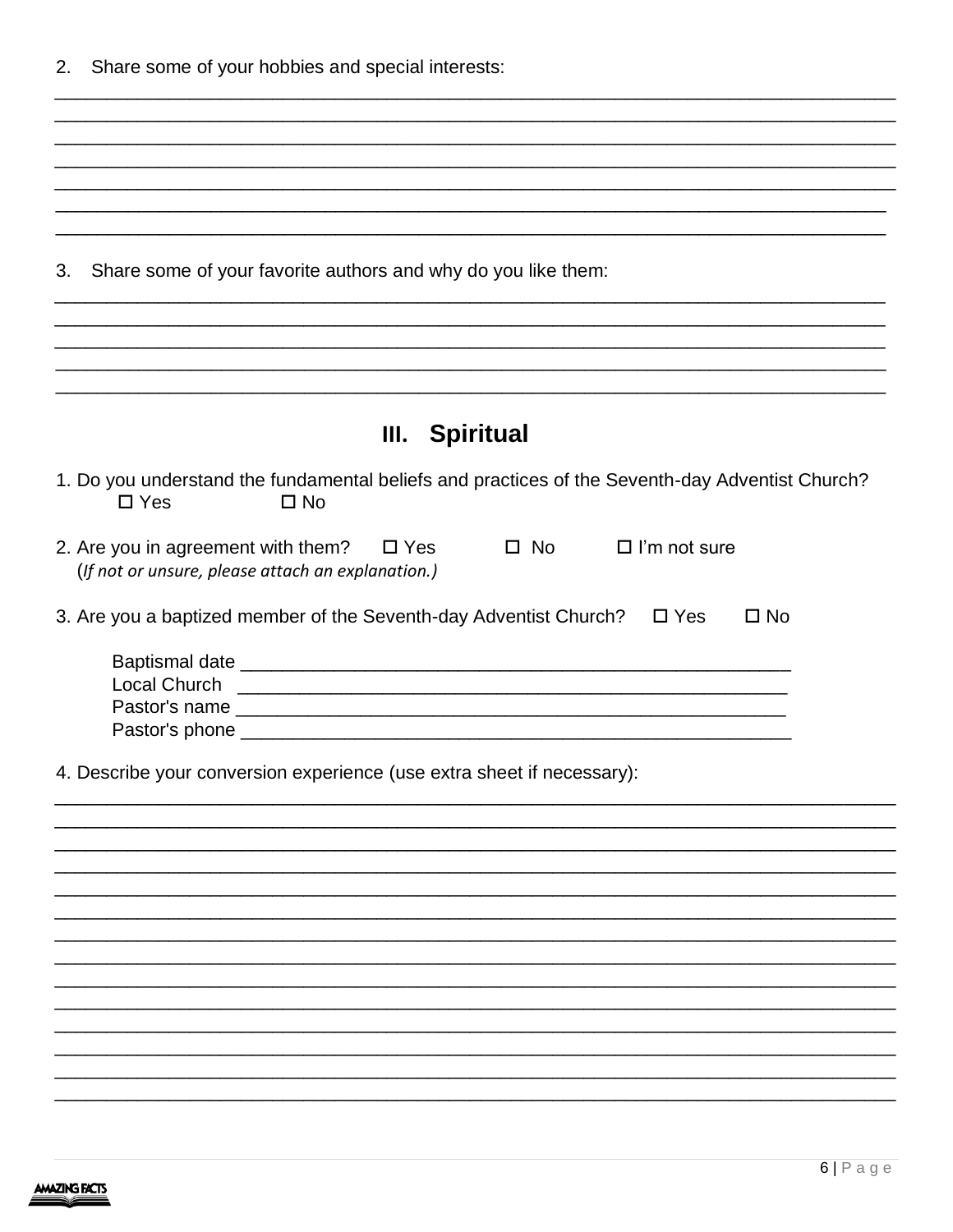# **IV. Purpose**

1. What is your main objective in attending AFCOE Africa? (You can use an extra sheet if necessary)